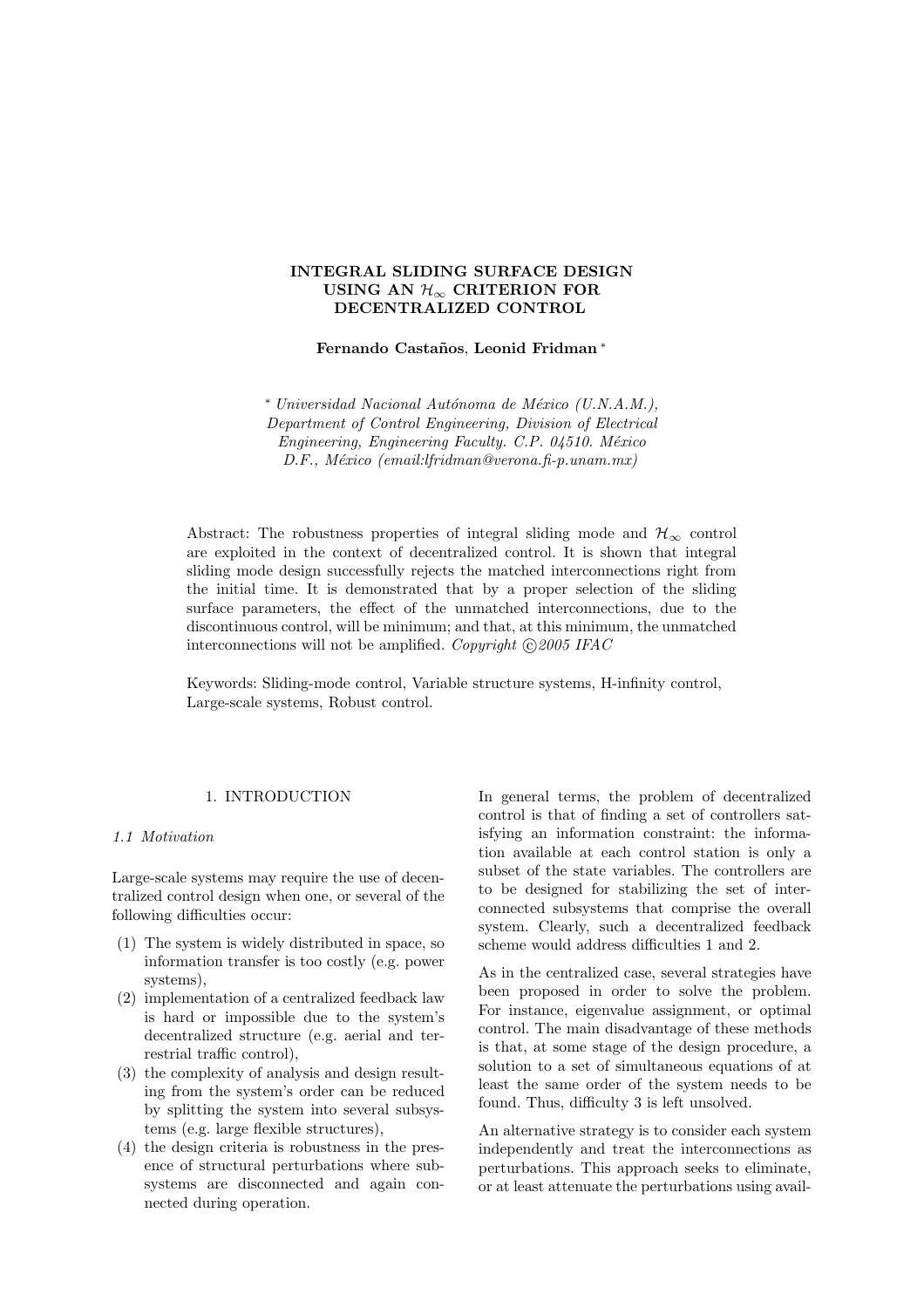able robust techniques (Richter et al., 1982; Akar and Özgüner, 2002; Yan et al., 2004). A scheme like this one has the advantage of resolving difficulties 3 and 4. This is the approach taken in this paper.

Sliding mode control is a powerful and robust technique that fits well into this framework. The sliding mode controller drives the system's state into a "custom built" sliding (switching) surface and constraints the state thereafter. A system motion in a sliding surface, named sliding mode, is robust with respect to uncertainties an disturbances matched by a control but sensitive to unmatched ones. This control design strategy, although robust, has two main disadvantages:

- The classical sliding mode controllers are robust in the case of matched disturbances only.
- The trajectory of the designed solution is not robust even with respect to the matched disturbances during the time interval preceding the sliding motion (the reaching phase).

In order to address the unmatched disturbance issue, and to further improve the robustness properties of the system under control, the combination of sliding modes with other robust techniques has been investigated (Poznyak et al., 2003; Choi, 2003; Cao and Xu, 2004).

Integral sliding mode control (Utkin and Shi, 1996) is a variation to conventional sliding mode with additional benefits such as elimination of the reaching phase and chattering reduction.

## 1.2 Main Contribution

An integral sliding surface using  $\mathcal{H}_{\infty}$  control is proposed in order to solve the decentralized control problem, where the interactions among subsystems are viewed as perturbations and the matching assumption turns out to be too restrictive.

It is shown that by a proper selection of the sliding surface parameter, the effect of the unmatched perturbation, due to the discontinuous control, will be minimum; and that, at this minimum, the unmatched perturbation will not be amplified. This results are general and can be applied whenever an integral sliding mode surface is to be designed, whether in combination with  $\mathcal{H}_{\infty}$  or other techniques.

## 2. PROBLEM STATEMENT

Consider a linear time invariant decentralized system with N control stations

$$
\dot{x}_i(t) = A_i x_i(t) + B_i u_i(x_i, t) + \sum_{j=1}^{N} A_{ij} x_j(t)
$$

$$
i = 1, 2, ..., N \quad (1)
$$

where  $x_i(t) \in \mathbb{R}^{n_i}$  is the state vector and  $u_i(x_i,t) \in \mathbb{R}^{m_i}$  is the control action of the *i*th station at time  $t \in \mathbb{R}$ . Note that  $u_i$  satisfies an information constraint, it depends on  $x_i$  only.  $A_i$  $\sum_{j=1}^{N} A_{ij} x_j$  represents the influence of the other and  $B_i$  are matrices of appropriate dimensions. stations, where the  $A_{ij}$ 's are, again, matrices of appropriate dimensions. In what follows, whenever the subscript i appears, it is assumed that the properties stated hold for all  $i = 1, 2, \ldots, N$ .

Assumption 1. The pairs  $\{A_i, B_i\}$  are stabilizable.

Assumption 2. The matrices  $B_i$  have full rank  $m_i$ .

Assumption 3. The initial state  $x(t_0)$  is bounded by a known constant q,  $||x(t_0)|| \leq q$ .

The objective is to design each of the control laws  $u_i$  so that system (1) is semi-globally asymptotically stable.

#### 2.1 Notation

The notation is fairly standard. I is the identity matrix of the corresponding dimension.  $B<sup>T</sup>$ denotes the transpose of B.  $B^{\perp}$  is a matrix whose columns span the orthogonal complement of span(B), i.e.,  $B^T B^{\perp} = 0$ .  $B^+$  is the pseudo– inverse of B, that is,  $B^+ = (B^T B)^{-1} B^T$ .

# 3. INTEGRAL SLIDING MODE CONTROL (ISMC)

From now on, consider the perturbed linear system

$$
\dot{x}(t) = Ax(t) + Bu(x, t) + \phi,\tag{2}
$$

where the pair  $\{A, B\}$  is controllable, matrix B has full rank and  $\phi$  is a perturbation.

### 3.1 Design Principles

Conventional sliding mode control (SMC) is an effective technique with the ability to withstand disturbances of the matched type. The main idea is to use a discontinuous control action in order to force the system's state into a desired surface, regardless of the matched uncertainties.

Besides the robustness property just mentioned, conventional sliding mode control has another advantage: the dynamic equations are of lower order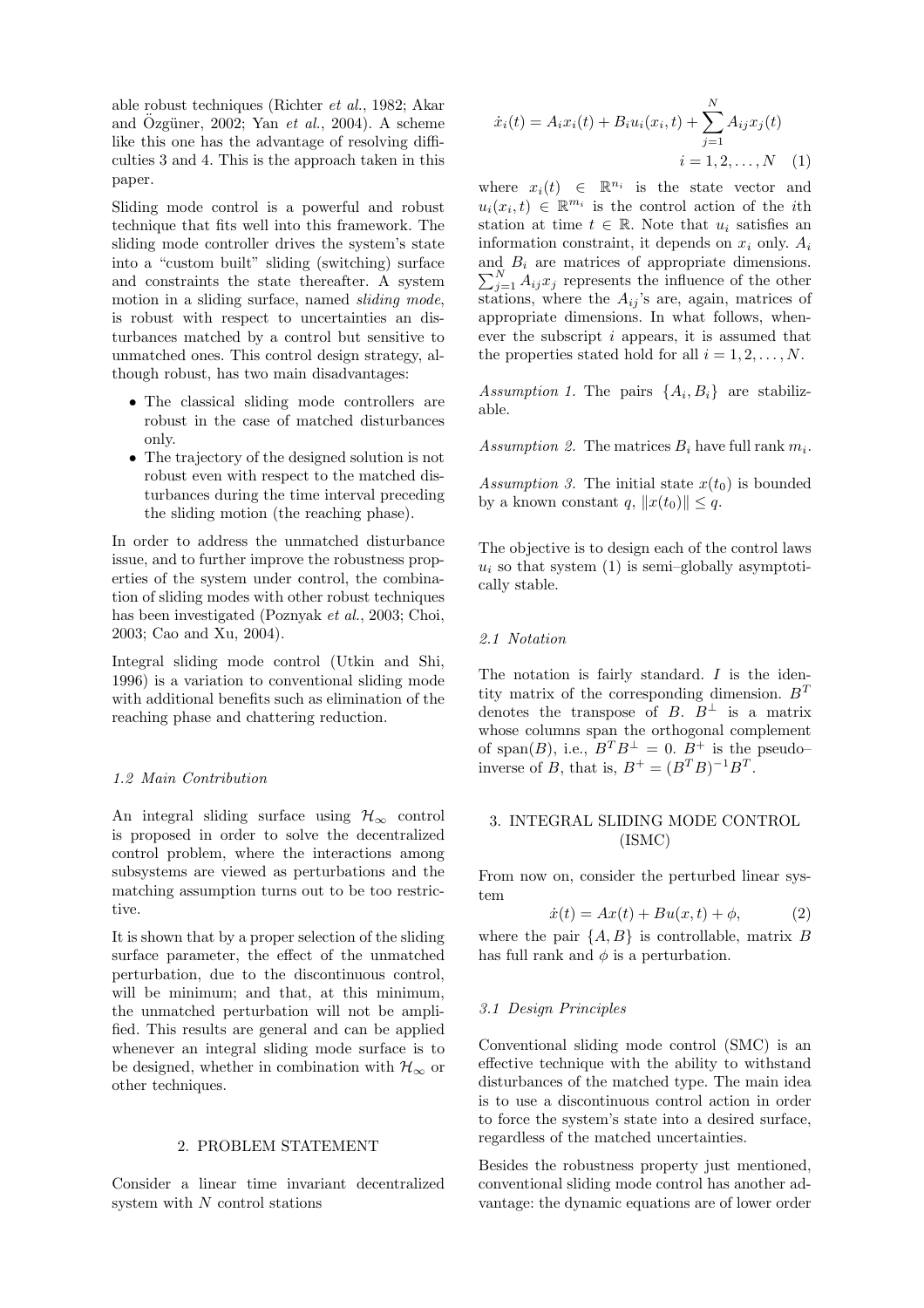than the original system. This is due to the fact that the sliding surface, being embedded in the state space, is of lower dimension. In contrast, the motion equations resulting from an ISM controller are of the same order as the original system. This is a sacrifice made for the sake of robustness starting from the initial instant.

ISMC proposes a control law of the form

$$
u(x,t) = u_0(x,t) + u_1(x,t) \in \mathbb{R}^m,
$$

where  $u_1$  is a discontinuous action designed to reject the matched disturbance by making the switching surface attractive, and  $u_0$  is responsible for stabilizing the system in the presence of the unmatched perturbation.

The switching surface is chosen as

$$
s(x,t) = G[x(t) - x(t_0)] -
$$

$$
- G\left[\int_{t_0}^t (Ax(\tau) + Bu_0(x, \tau) d\tau\right] = 0
$$

where G is an  $m \times n$  matrix and GB is invertible. The integral term on the right hand side comes out as a dynamic equation of the same dimension as the state. A possible interpretation of  $s$  is as a penalizing factor of the difference between the desired trajectory

$$
\int_{t_0}^t [Ax(\tau) + Bu_0(x,\tau)]\,\mathrm{d}\tau + x(t_0),
$$

and the actual one, projected along G.

## 3.2 Design of the Discontinuous Component

The discontinuous control is defined as

$$
u_1(x,t) = -\rho(x) \frac{(GB)^T s(x,t)}{\|(GB)^T s(x,t)\|},
$$
 (3)

where  $\rho(x)$  is a positive scalar function.

This control law guaranties the attractiveness of the sliding surface, that is, it makes the point  $s(x,t) = 0$  stable. As a matter of fact, if the initial conditions are accurately known,  $s = 0$  is guarantied right from the initial time  $t_0$  (the reaching phase is eliminated), which in turn ensures the robustness property for all  $t \geq t_0$ .

A possible choice of  $\rho(x)$  is

$$
\rho(x) > ||(GB)^{-1}G||\phi \tag{4}
$$

By taking  $V_s(s) = ||s||^2/2$  as a Lyapunov function the stability of s is verified:

$$
\dot{V} = s^T \dot{s},\tag{5}
$$

the derivative of s along time is

$$
\dot{s} = G \left[ Ax + B(u_0 + u_1) + \phi - Ax - Bu_0 \right]
$$
  
=  $-\rho GB \frac{(GB)^T s}{\|(GB)^T s\|} + G\phi$  (6)

Combining (5) and (6), one has

$$
\dot{V}_s = -\rho ||(GB)^T s|| + s^T G \phi
$$
  
\n
$$
\le - ||(GB)^T s|| \left[\rho - ||(GB)^{-1} G|| \phi\right]
$$
  
\n
$$
\le 0
$$

To determine the motion equations, the equivalent control method is used,

$$
\dot{s} = G \left[ B u_1 + \phi \right].
$$

The perturbations can be represented as vectors consisting of two components, one that belongs to the space spanned by  $B$ , and another that belongs to the space orthogonal to B

$$
\phi = BB^+ \phi + \underbrace{B^\perp B^{\perp +}}_{\eta} \phi.
$$

So  $\dot{s}$  becomes

$$
\dot{s} = GB\left[u_1 + B^+\phi + \eta\right].
$$

Solving the equation for the equivalent control  $u_{1\text{eq}}$  yields

$$
u_{1\text{eq}} = -B^+\phi - (GB)^{-1}G\eta.
$$

The new system's equation is obtained by substituting the equivalent control in the original equation

$$
\dot{x} = Ax + Bu_0 + \left[I - B(GB)^{-1}G\right]\eta.
$$

Note that the matched uncertainty has been eliminated and there is an extra degree of freedom: the choice of  $u_0$  to ensure the stability of the system.

Although the matched uncertainty has been annihilated, there is a gain for the unmatched one. Essentially, the perturbation

$$
\phi = BB^{+}\phi + \eta,
$$

has been transformed into

$$
\Gamma \eta, \quad \Gamma \triangleq [I - B(GB)^{-1}G].
$$

Proposition 1. For any  $B \in \mathbb{R}^{n \times m}$ , rank $(B) = m$ , and any vector  $\eta \in \mathbb{R}^n$ , the norm

$$
\left\| \left[I - B(GB)^{-1}G\right]\eta \right\|
$$

attains it's minimum at  $G = B<sup>T</sup>$ .

Proof: Consider first the problem of finding the vector  $\eta_0 \in \text{span}(B)$  which is closest to an arbitrary vector  $\eta$ , i.e., which minimises  $\|\eta \eta_0$ . According to the projection theorem,  $\eta_0$ is a unique minimising vector when  $\eta - \eta_0$  is orthogonal to span $(B)$ .

To solve the later problem, set  $\eta_0 = B\beta$ . This ensures that  $\eta_0 \in \text{span}(B)$ . Then, search for the vector  $\hat{\beta}$  which makes  $\eta - B\beta$  orthogonal to span $(B)$ , that is,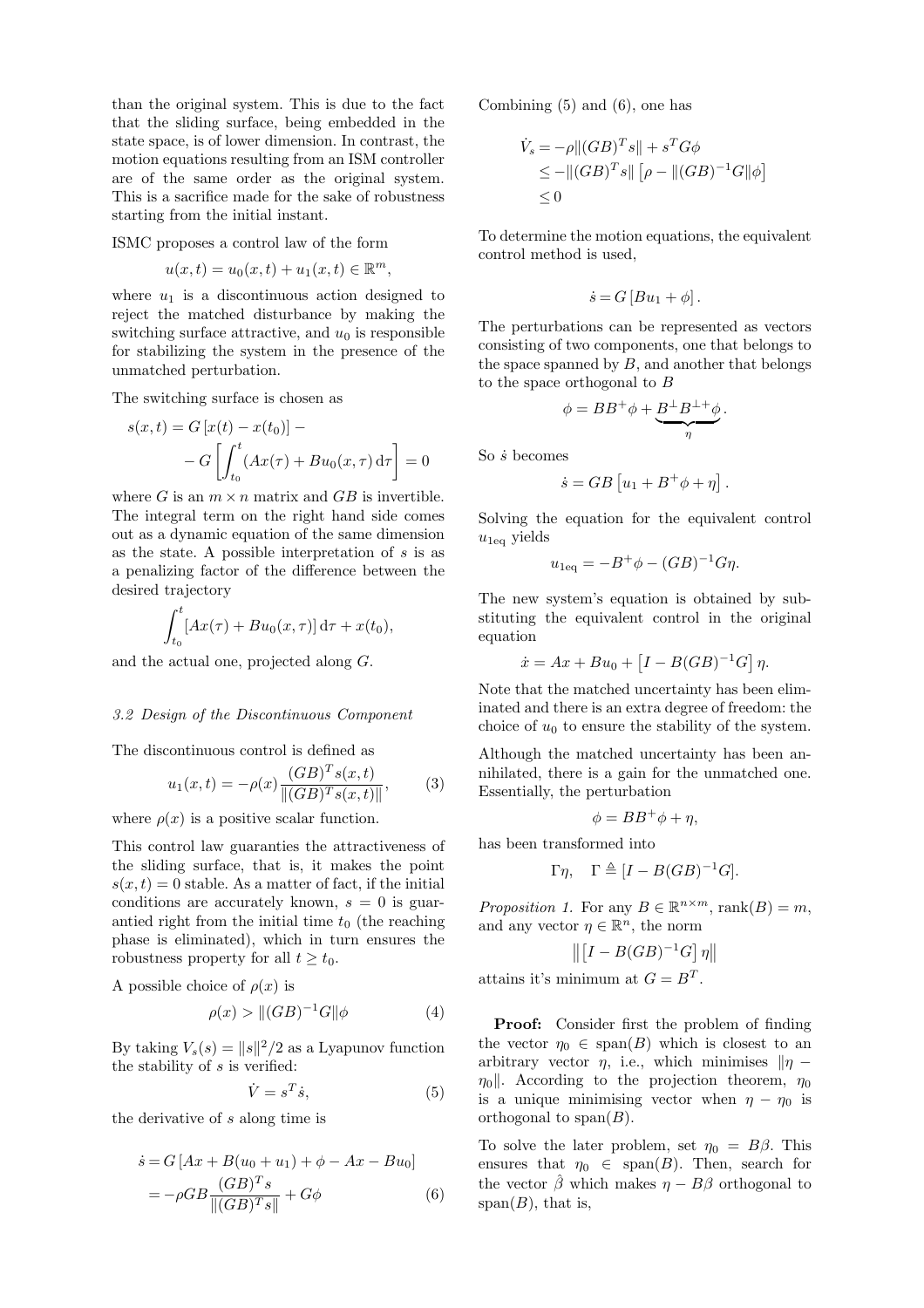$$
0 = BT \eta - BT B\hat{\beta}
$$
  

$$
\hat{\beta} = (BT B)^{-1} BT \eta
$$
  

$$
= B+ \eta
$$

Realizing that

$$
\left\| \left[ I-B(B^TB)^{-1}B^T \right] \eta \right\|
$$

is minimum, it only remains to set  $G = B<sup>T</sup>$  to complete the proof. It is important to notice that at  $G = B^+$ , the minimum is also attained.

*Proposition 2.* The unmatched perturbation  $\eta$  is not amplified, i.e. for  $m < n$  the following identity holds:

$$
\|\Gamma_B\|=\|I-BB^+\|=1
$$

Proof: Notice first that

$$
\Gamma_B^T \Gamma_B = [I - BB^+] [I - BB^+]
$$
  
=  $I - BB^+ = \Gamma_B$ ,

which means that  $\Gamma_B$  is a symmetric matrix and therefore all the eigen-values are real. Suppose that  $v$  is an eigen-vector associated to any eigenvalue  $\lambda$  of  $\Gamma_B$ , that is,

$$
\Gamma_B v = \lambda v
$$
  
\n
$$
\Rightarrow
$$
  
\n
$$
v^T \Gamma_B^T \Gamma_B v = \lambda^2 ||v||^2.
$$
 (7)

But, since  $\Gamma_B^T \Gamma_B = \Gamma_B$  we have

$$
v^T \Gamma_B^T \Gamma_B v = v^T \Gamma_B v = \lambda ||v||^2.
$$
 (8)

From (7) and (8), it is clear that the eigen-values of  $\Gamma_B$  must satisfy

$$
\lambda^2=\lambda.
$$

The last equation has two solutions,  $\lambda = 0$  and  $\lambda = 1$ .

Since rank $(BB^+)$  < n, the rank of  $I - BB^+$ cannot be zero. This means that  $\Gamma_B$  must have at least one eigen-value different from zero, that is, the maximum eigen-value is one. The last statement implies that  $\|\Gamma_B\| = 1$ .

So, the gain  $\Gamma_B$  poses no problem. Furthermore, since by definition of  $B^{\perp}$ ,

$$
BTB\perp = 0
$$
  

$$
[I - B(BTB)-1BT]B\perpB\perp+\phi = B\perpB\perp+\phi = \eta
$$

which means that the unmatched perturbation is left unchanged. Proposition 1 and 2 imply that it is not possible to attenuate the unmatched disturbance by the control component  $u_1$ ; and to avoid amplification, only the projection of the difference between the actual and the desired trajectories along B should be penalized.



Fig. 1. General Block Diagram of a Control System.

Finally, the dynamics at the sliding surface are given by

$$
\dot{x} = Ax + Bu_0 + \eta. \tag{9}
$$

#### 3.3 Design of the Continuous Component

There are several options to treat the unmatched term. The criteria for selecting a method is still robustness. In this paper the unmatched term is dealt with  $\mathcal{H}_{\infty}$  control.

A general block diagram of a control system is depicted in figure 1.  $G$  is called the generalized plant and  $K$  is the controller. The output  $z$  is a penalty variable which may contain an error signal;  $y$  is composed of the available measurement variables;  $u_0$  is the control input and w contains all external inputs, including disturbances, sensor noise and commands. The resulting closed–loop transfer matrix from  $w$  to  $z$  is denoted by  $T_{zw}$ .

The following is taken for granted:

Assumption 4. The generalized plant has the form

$$
\begin{aligned}\n\dot{x} &= Ax + B_1 w + B_2 u_0 \\
z &= C_1 x + D_{12} u \\
y &= x.\n\end{aligned}
$$

Assumption 5.  $(A, B_2)$  is stabilizable and  $(C_1, A)$ is detectable.

Assumption 6.  $D_{12}^T[C_1 \ D_{12}] = [0 \ I].$ 

Theorem 1. (Doyle et al., 1989)

 $||T_{zw}||_{\infty}$  <  $\gamma$  iff there is a positive semi–definite matrix  $X_{\infty}$  such that

$$
A^T X_{\infty} + X_{\infty} A - X_{\infty} (B_2 B_2^T - \gamma^{-2} B_1 B_1^T) X_{\infty} +
$$
  
+  $C_1^T C_1 = 0.$  (10)

Moreover, when this conditions hold, one such controller is

$$
u_0 = -B^T X_\infty x.
$$

Theorem 2. (Isidori and Astolfi, 1992) If assumptions 4, 5, 6 are satisfied, and there is a solution to the Riccati equation (10) then

$$
\int_0^T z^T(s)z(s) ds \le \gamma^2 \int_0^T w^T(s)w(s) ds,
$$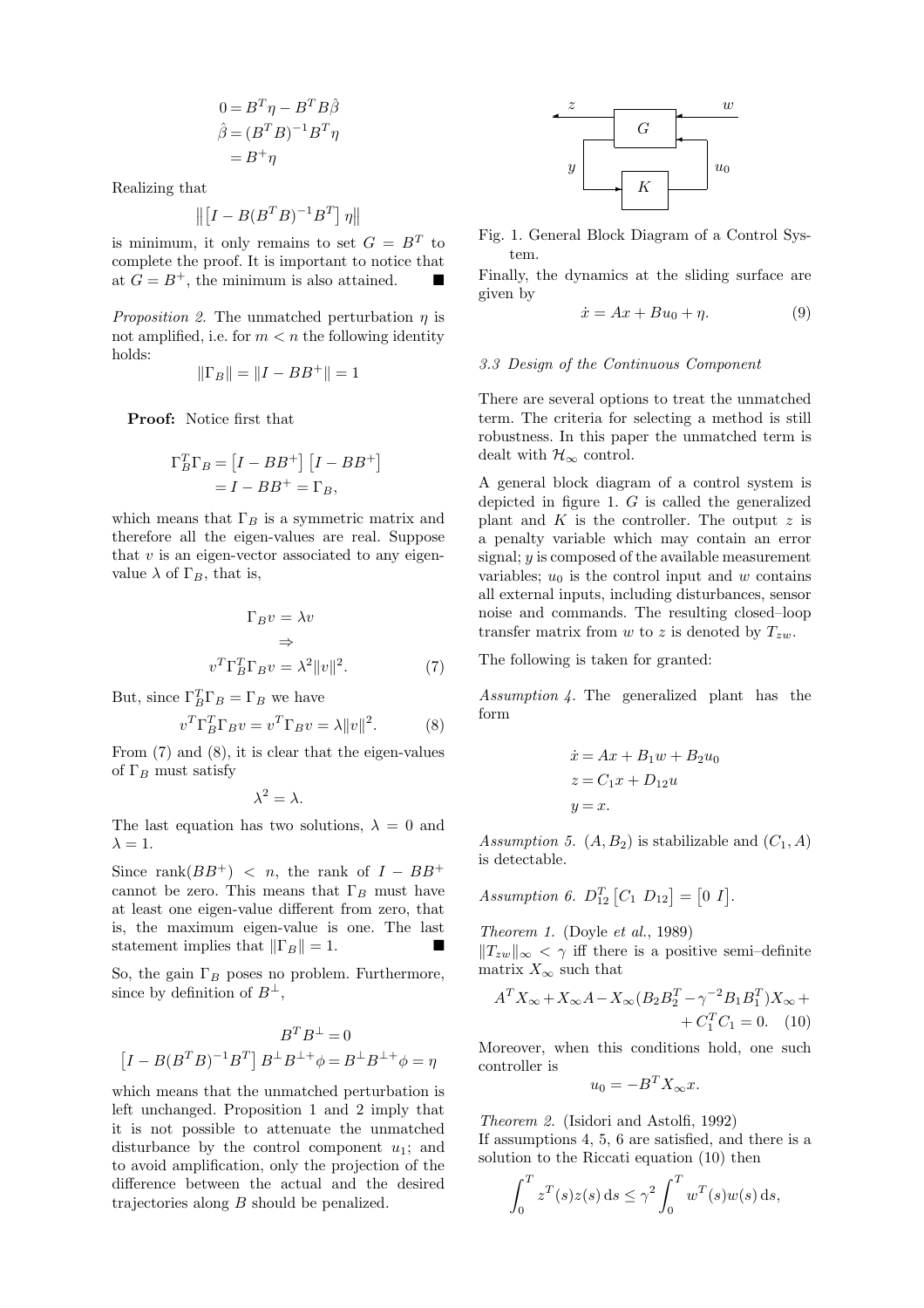for all  $T > 0$ . Moreover, the function

$$
V(x) = x^T X_\infty x
$$

satisfies

$$
\dot{V} \le -||C_1x||^2 - ||u||^2 + \gamma^2 ||w||^2.
$$

The equivalent dynamics (9) can be written using  $\mathcal{H}_{\infty}$  notation as

$$
\dot{x} = Ax + \underbrace{B^{\perp}B^{\perp}}_{B_1} \underbrace{\phi}_{w} + \underbrace{B}_{B_2} u_0.
$$

So the task is to find the smallest  $\gamma$  for which there is a positive semi–definite matrix  $X_{\infty}$  satisfying

$$
A^T X_{\infty} + X_{\infty} A - X_{\infty} (BB^T - \gamma^{-2} B^{\perp} B^{\perp +}) X_{\infty} +
$$
  
+  $C_1^T C_1 = 0.$ 

And the integral sliding surface becomes

$$
s(x,t) = BT [x(t) - x(t0)] -
$$

$$
- BT \left[ \int_{t_0}^t (A - BT X\infty) x(\tau) d\tau \right]
$$

### 4. APPLICATION TO DECENTRALIZED **CONTROL**

Consider again system (1). It can be thought as a set of perturbed systems

$$
\dot{x}_i(t) = A_i x_i(t) + B_i u_i(x_i, t) + \phi_i(x), \qquad (11)
$$

 $x = col(x_1, \ldots, x_N)$  and the nominal systems are

$$
\dot{x}_i(t) = A_i x_i(t) + B_i u_i(x_i, t). \tag{12}
$$

The perturbations  $\phi_i$ , resulting from the interconnections, are thus defined as

$$
\phi_i(x) = \sum_{j=1}^{N} A_{ij} x_j(t) = A^i x.
$$
 (13)

where  $A^i = \sum_{j=1}^N A_{ij}$ .

The problem can be restated as follows: design N control laws for the nominal systems (12), so that perturbations (13) do not affect the stability of system (1).

With the analysis developed so far, it it easy to derive sufficient conditions for stability of the interconnected system (1).

A set of controls

$$
u_i = u_{i0} + u_{i1},
$$

where the discontinuous components are given by (3) is proposed.

According to (9), each subsystem at the sliding surface is described by

$$
\dot{x}_i = A_i x_i + \underbrace{B_i^{\perp} B_i^{\perp +} A^i}_{B_{i1}} \underbrace{x}_{w_i} + \underbrace{B_i}_{B_{i2}} u_{i0}.
$$

Setting  $C_{i1} = I$  and solving the Riccati equations for each  $\gamma_i$  ensures that the derivative along time of  $V_i(x_i) = x_i^T X_{i\infty} x_i$  is

$$
\dot{V}_i \leq -\|x_i\|^2 - \|u_{i0}\|^2 + \gamma_i^2 \|x\|^2
$$

A straight forward approach to determine stability of an interconnected system, is to consider a composite Lyapunov function as the sum of the individual Lyapunov functions (Yan et al., 2004)

$$
V = \sum_{i=1}^{N} V_i(x_i)
$$
  
\n
$$
\dot{V} \le -\sum_{i=1}^{N} \left[ ||x_i||^2 + ||u_{i0}||^2 - \gamma_i^2 ||x||^2 \right]
$$
  
\n
$$
= -||x||^2 (1 - ||\gamma||^2) - ||u_0||^2,
$$

where

.

$$
\gamma = \mathrm{col}(\gamma_1,\ldots,\gamma_N), \quad u_0 = \mathrm{col}(u_{01},\ldots,u_{0N}).
$$

If  $\|\gamma\|$  < 1, then it is possible to design an asymptotically stable system.

In order to determine the gains for the discontinuous controls  $u_{i1}$  (3), a bound on  $\phi_i = A^i x$  is needed. Notice that

$$
\lambda_{min}(X_{\infty})||x(t)||^{2} \leq x^{T}(t)X_{\infty}x(t) \leq
$$
  

$$
x^{T}(t_{0})X_{\infty}x(t_{0}) \leq \lambda_{max}(X_{\infty})||x(t_{0})||^{2}, \quad (14)
$$

which means that

$$
||x(t)|| \le \sqrt{\frac{\lambda_{max}(X_{\infty})}{\lambda_{min}(X_{\infty})}} ||x(t_0)|| = p||x(t_0)|| \le p \times q
$$

and the gain can be set as

$$
\rho_i > ||A^i|| p \times q.
$$

Naturally, we need to consider only the cases when  $X_{\infty}$  is strictly positive definite.

Since for any initial condition  $x(t_0)$ , a  $\rho_i$  can be found, and therefore a set of controllers stabilizing system (1), the semi-global stability of the closedloop system can be concluded.

#### 5. NUMERICAL EXAMPLE

To illustrate the algorithm developed we provide a simple example for a system to be controlled by two control stations.

Consider two identical systems of order two, with

$$
A_1 = A_2 = \begin{bmatrix} 0 & 1 \\ -2 & -4 \end{bmatrix}, \quad B_1 = B_2 = \begin{bmatrix} 0 \\ 1 \end{bmatrix},
$$
  

$$
A_{1,2} = A_{2,1} = \begin{bmatrix} 0.2 & 0.2 \\ 2 & 2 \end{bmatrix}
$$

Suppose a bound  $||x(t_0)|| \leq 5$  is known.